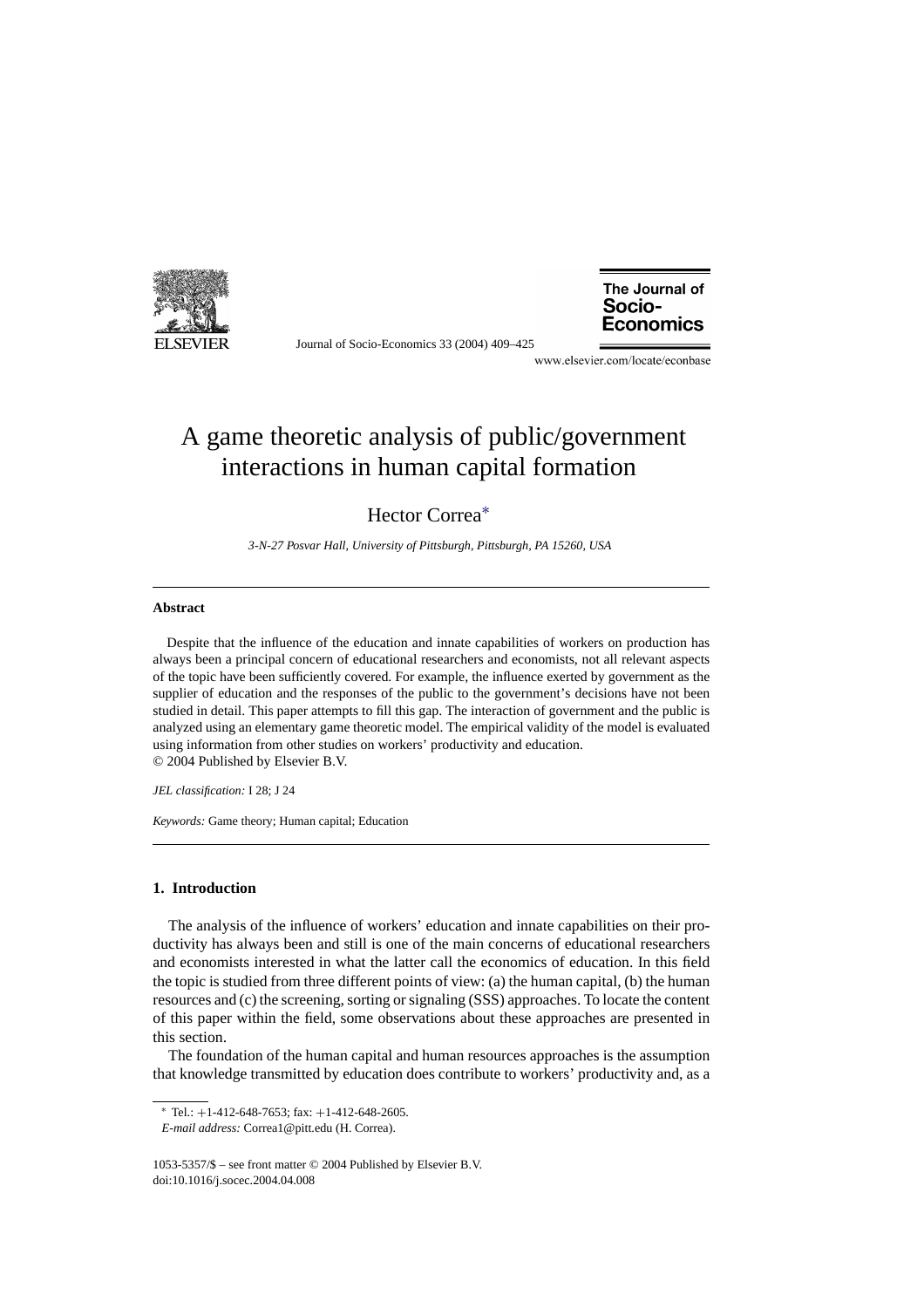consequence, to their income. This provides a basis for applying concepts and methods of analysis based on the assumption of rational behavior the study of educational decisions. This has been done in studies by [Becker \(1964\)](#page--1-0) and [Schultz \(1960\),](#page--1-0) in which the human capital approach was introduced. In these initial studies, the emphasis was on evaluating the contribution of educational transmitted knowledge to workers' productivity. A theoretically more solid foundation was provided some time later by [Ben-Porah \(1967\),](#page--1-0) who explicitly studied behavior assuming that individuals pursue the maximization of their well being over their lifetimes.

The measurement of the contribution of education to a worker's output and data on the public and private, paid and non-paid costs of education, which by definition are considered as investments in human capital, make it possible to compute the rates of return to those investments. This information provides a basis for policy recommendations. Specifically, if the rates of return to investments in physical capital are larger than those in human capital, society would benefit from transfers from the former to the latter up to the point where the marginal returns to the two types of investment are equal. This means that the human capital approach recognizes that investments in education, like any other type of investment, are subject to decreasing marginal returns although some important implications of this assumption have not been explicitly operationalized in applications of the approach.

The descriptions of the current state of the approach presented by [Correa \(1995\)](#page--1-0) and [Woodhall \(1995, 2001\)](#page--1-0) show that the basic assumption, the methods of analysis, and the main objectives of the human capital approach have not been substantially modified since its inception, despite that much progress has been made in

- (a) statistical evaluation of the contribution to labor productivity of all its determinants, including knowledge obtained in education,
- (b) decomposing the overall rates of return to investments in human capital into rates of return for segments of the population defined by innate abilities, age, sex, race, etc., and
- (c) elaborating the approach introduced by Ben-Porah.

Examples of the first type of analysis are presented by [Ashenfelter and Rouse \(2000\)](#page--1-0) and [Winship and Korenman \(1999\),](#page--1-0) of the second by [Heckman \(1999\)](#page--1-0) and [Carneiro and](#page--1-0) [Heckman \(2003\),](#page--1-0) and of the third by [Killingsworth \(1983,](#page--1-0) pp. 207–230), [Rosen \(1977,](#page--1-0) pp. 3–40) and [Weiss \(1986,](#page--1-0) pp. 603–640).

The human resources approach to the analysis of the relationship between education and economic conditions, despite that it uses the same basic assumption as the human capital approach, does not take into consideration the rational behavior of either suppliers or demanders of education, and does not emphasize measurement of the contribution of education to productivity. Its main objective, as shown in the models presented by [Correa](#page--1-0) [and Tinbergen \(1962\)](#page--1-0) and [Correa \(1963\),](#page--1-0) and in the more recent description presented by [Hinchliffe \(1995\), i](#page--1-0)s to determine the number of workers with different levels of education needed to achieve economic objectives, and as a consequence, the number of students that should attend the educational system. This information is intended for the use of planning authorities for integrating education into the overall development policies of a society.

The SSS point of view, initially conceptualized by [Berg \(1970\)](#page--1-0) and formalized, among other authors, by [Arrow \(1973\), i](#page--1-0)s based on the antithesis of the assumption used in the first two approaches. Its point of departure is the denial that educational knowledge contributes